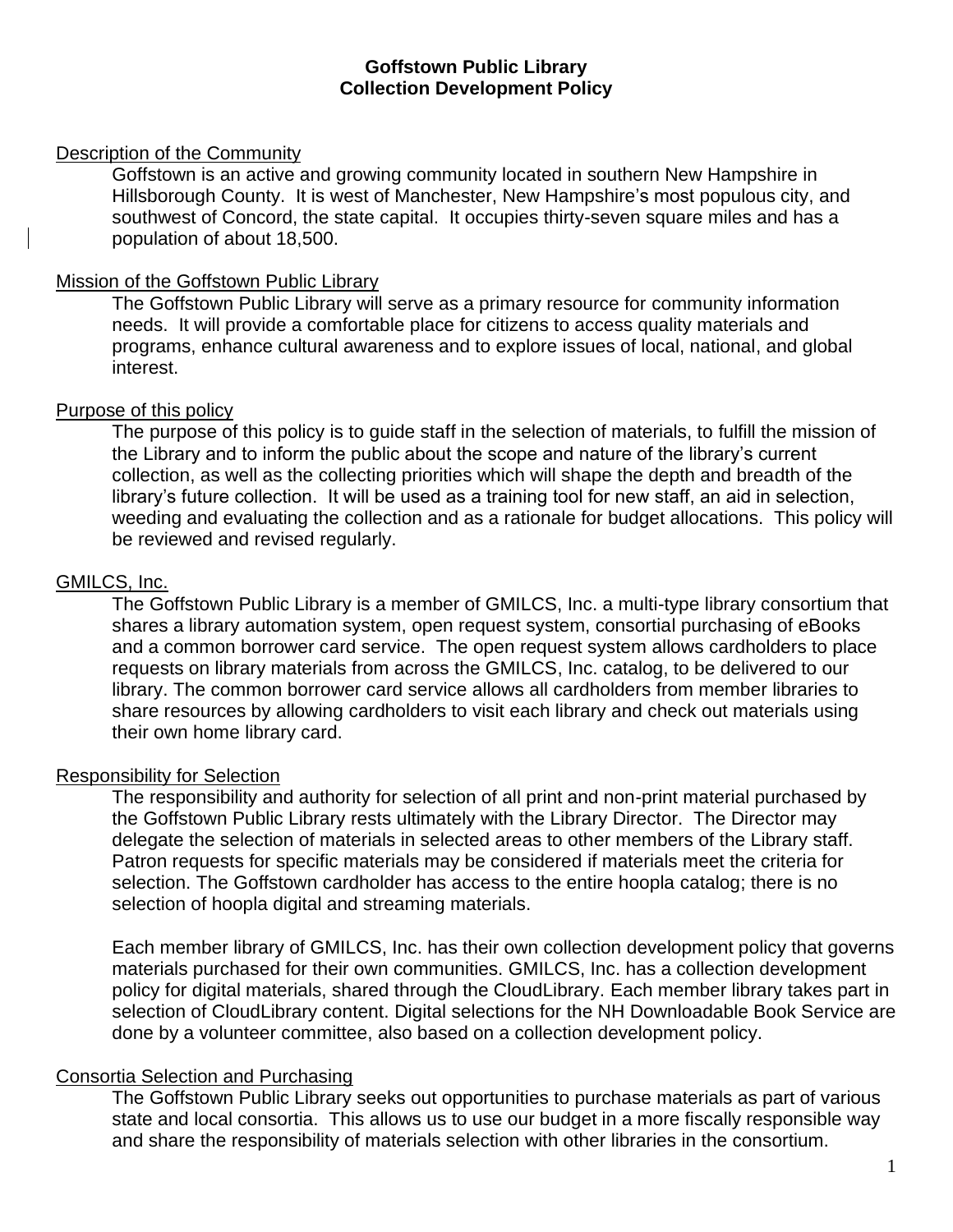Because of this, we follow selection guidelines established by the consortia, namely the NH Downloadable Books Service and GMILCS, Inc. for the selection and purchase of eBooks.

# Selection Criteria

- 1. The criteria considered in the selection of library materials are:
	- a. existing library holdings
	- b. suitability of the material to the interest of the community
	- c. individual merit of each item
	- d. budget
	- e. popular appeal/demand
- 2. Titles which are obviously and exclusively written for pornographic or sensational purposes will not be selected. Objectionable language and vivid descriptions of sex and violence when dealt with realistically within the context of a book will not be criteria for rejecting the book.
- 3. The responsibility for a child's choice in reading materials belongs with the parents and legal guardians of the child. Library book selection will not be determined by the possibility that controversial books may come into the possession of children.
- 4. Material is judged based on the work as a whole, not by a part taken out of context.
- 5. Material selection may be based on, but is not limited to, current reviews and professional library and literary opinion as shown in journals, standard bibliographies, and other publications in the field. Some of these include *Publisher's Weekly, Book Page, School Library Journal, Foreward Reviews,* and others available through electronic resources.
- 6. Materials are purchased and licensed in a variety of formats, as well as for a variety of age groups as a reflection of the interest of the community. Selection of digital materials carries the same considerations of physical materials, when applicable by platform.
- 7. The lack of a review or an unfavorable review shall not be the sole reason for rejecting or adding a title. The Library Director will consider demand, the need to balance the library collection in a specific subject area, books discussed on public media, and requests of library cardholders.
- 8. Due to limited budget and space, the library cannot purchase all materials that are requested. Interlibrary loan, open requests and the common borrower card service will be used to obtain materials from other libraries for the use of our cardholders or that are beyond the scope of our collection.
- 9. Realia as part of the history of Goffstown, the local area or a local personage may be added to the library collection at the discretion of the Library Director and according to the "Selection Criteria" in this policy. (Realia includes what is accepted or collected outside the usual library materials, usually associated with local history. Examples are antique clocks, paintings, photographs, etc.)

# Selection Considerations for E-Resources

The following are selection criteria that are often employed by the Library when choosing electronic resources for purchase or subscription. Not all these criteria are used for every eresource acquisition.

- Ease of use of the product
- Cost of the product; one-time cost or subscription?
- **License restrictions**
- Availability of the information to multiple simultaneous users
- Equipment needed to provide access to the information
- Technical support and training; availability of reports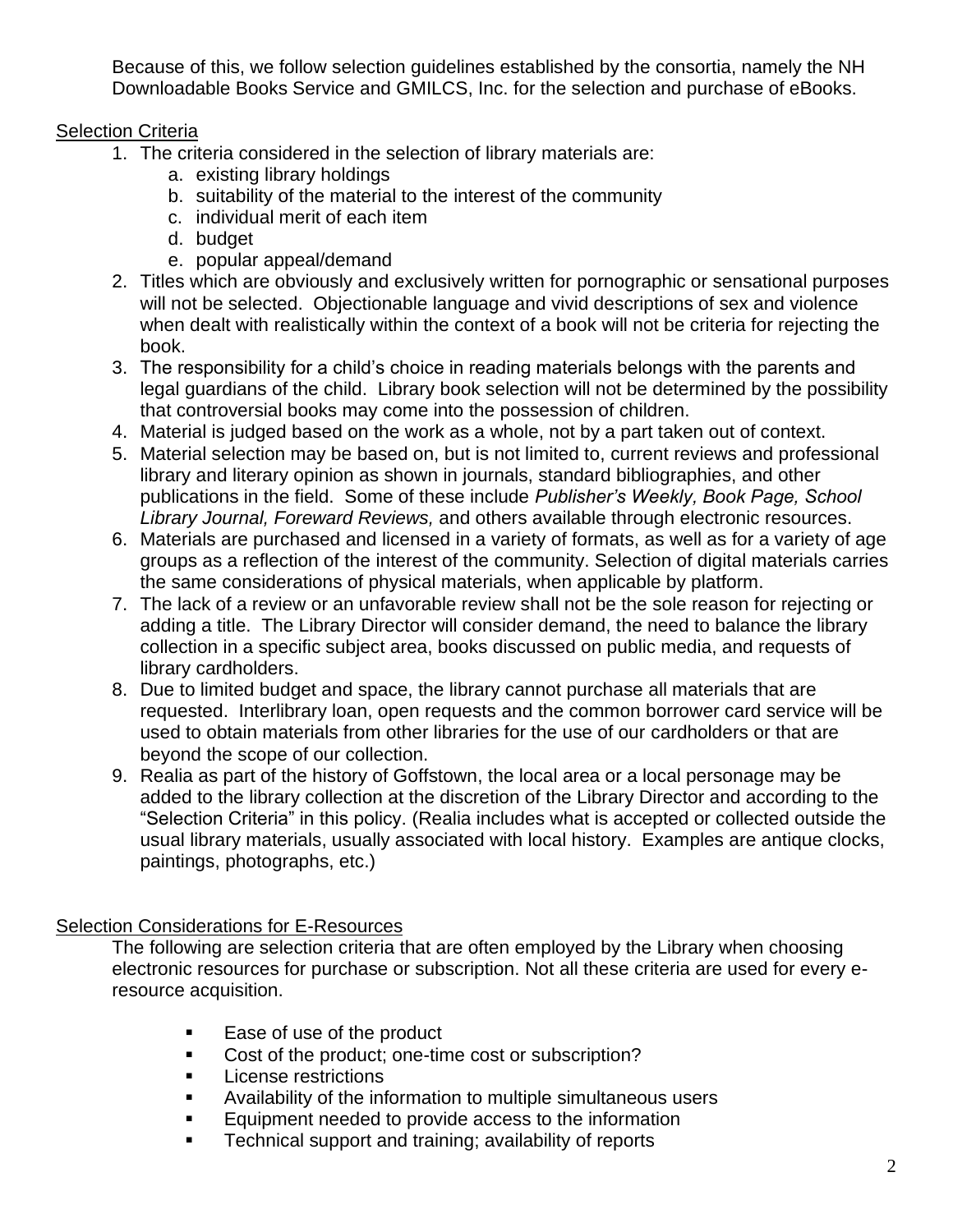### Content:

- Quality and uniqueness of content
- Relevancy and currency of content
- Authoritativeness
- If overlap with other e-resources, is it warranted?
- Relationship with Library's print holdings
- Frequency of updating
- Target audience
- Available in full text

### Multiple Copies and Formats

Multiple copies and formats of materials may be purchased based on the reservations made, the need for circulating and non-circulating copies of a particular item or items, and those local history items that are valuable and in demand. The Library Director may use a purchase alert report through the automated library system to gauge the holds on popular items before making a decision to purchase additional copies and formats. Budget and space requirements will be weighed when making the decision for multiple copies of any item.

### **Donations**

Gifts and donations will be judged according to the "Selection Criteria" in this policy. Donations of used materials will be accepted as storage space allows; few donated items are added to the library collection. We will not accept donations of magazines or journals, cassettes or VHS, textbooks, *Reader's Digest* condensed books, or moldy/ mildewed, dirty, or otherwise damaged items. The Library Director makes the final decision about whether to add a gift/ donation to the library collection; gifts of magazine subscriptions are not accepted. Monetary gifts may be accepted and expended following the acceptance at a monthly meeting, or a public hearing of the Library Board of Trustees and purchases will be made based on this "Collection Development Policy" and/ or restrictions placed by the donor.

# Link Selection for the Library's Web Site

Links to external web sites may be placed on the Goffstown Public Library web site at [www.goffstownlibrary.com](http://www.goffstownlibrary.com/) at the discretion of the Library Director based on currency, authority, organization, and accessibility to the public. Links are added and deleted based on "Selection Criteria" in this "Collection Development Policy". Obvious political, commercial, and illegal sites will not be linked. We will provide links to government sites for research needs, educational and cultural institution sites, sites for hobbyists and pop culture fans, as well as entertainment for children, youth, and adults. We will endeavor to select links that are neutral in nature, enrich, broaden, and complement the print and non-print collection and those that are consistent with this policy. Links may be removed at any time at the discretion of the Library Director.

# Weeding of the Library Collection

Weeding is an essential element of collection development that ensures the library's materials are useful and accessible. Every library's collection is limited by the space available to house it, and collections should change over time to reflect changes in the community, society, and in the library's goals. Weeding is a periodic or continual evaluation of resources intended to remove items that are no longer useful from the collection. Some formats may be deemed obsolete and will be removed as a collection (Past example: books on cassette and the VHS format). The responsibility and authority for weeding print and non-print material rests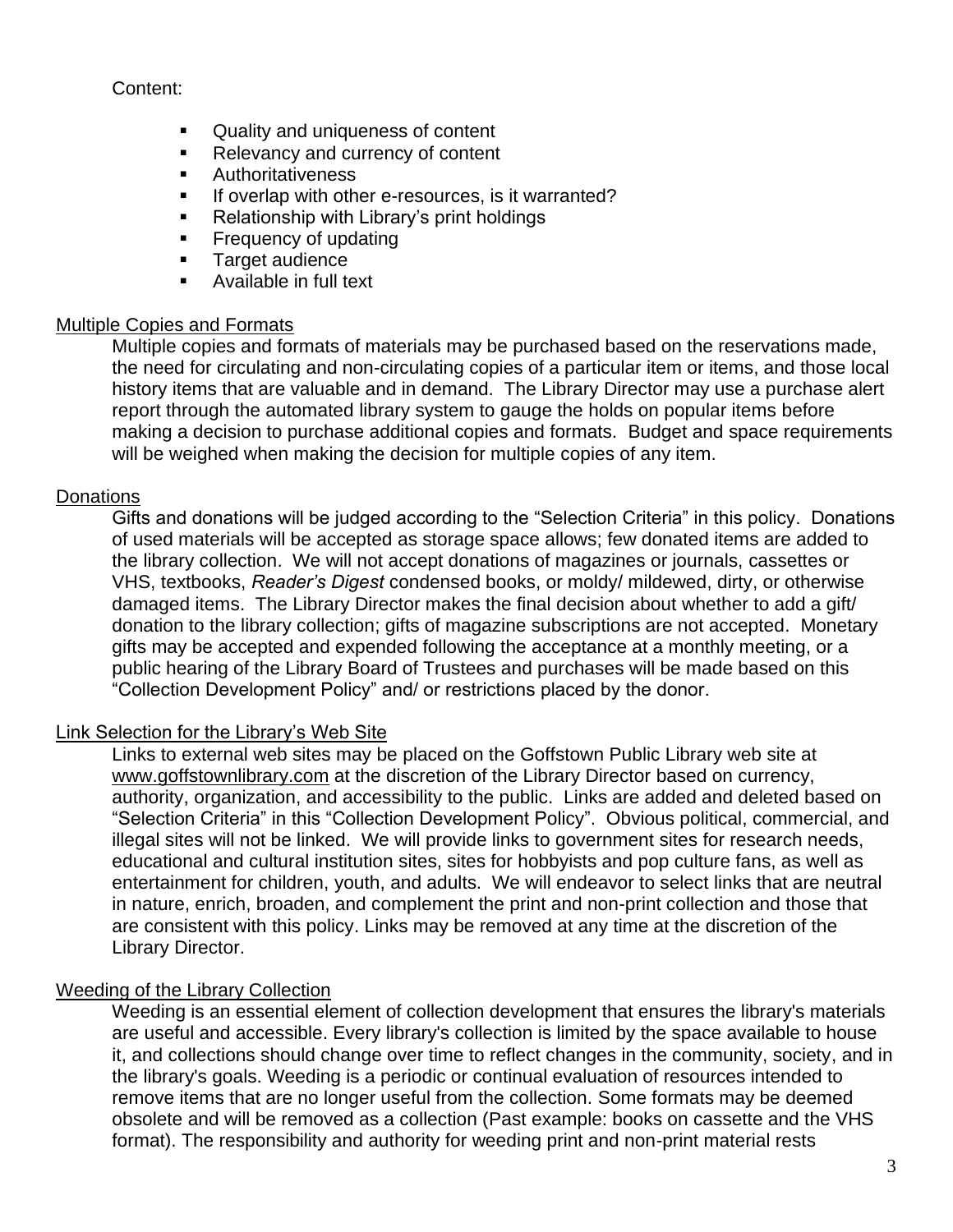ultimately with the Library Director. The Director may delegate the weeding of materials in selected areas to other members of the Library staff.

When libraries do not weed regularly or consistently, cardholders have trouble finding interesting and relevant materials. Removing outdated or worn-out items makes the collection more visually attractive and more inviting to users. Cardholders trust the library to supply information that is easy to find and up to date. In addition, weeding helps identify the gaps in a collection so that new purchases can be made with confidence and space can be created for those materials.

The Goffstown Public Library subscribes to the **CREW** (**C**ontinuous **R**eview, **E**valuation and **W**eeding) method when weeding the library collection. The **CREW** method uses an acronym, **MUSTIE**, to indicate when an item should be removed from the collection. **MUSTIE** stands for:

 **M**isleading and/or factually inaccurate: **U**gly (worn out beyond mending or rebinding): **S**uperseded by a new edition or a better source; **T**rivial (of no discernable literary or scientific merit); **I**rrelevant to the needs and interests of the community; **E**lsewhere (the material may be easily borrowed from another source)

Decisions are based on some combination of these criteria - that is, an item will probably not be discarded based on meeting only one of these criteria. Other criteria that might also be considered include age, condition, frequency of use/circulation, multiple copies, and currency/accuracy. The automated library system makes available numerous reports to assist the staff in the weeding process.

#### Challenged Materials and Intellectual Freedom

The Goffstown Public Library selects materials based on the criteria specified within this policy. The Library does not advocate particular views or beliefs but attempts to provide free access of a well-balanced collection of topics, appropriate for different age levels and opinions to all members of the community. Everyone has the freedom and responsibility for making choices about what to read. No labels will be assigned to materials beyond those indicating genre. As part of this "Collection Development Policy" the following American Library Association Statements are attached and will be subscribed to:

The Library Bill of Rights, Appendix A The Freedom to Read Statement, Appendix B The Freedom to View Statement, Appendix C Labeling and Rating Systems, Appendix D

Should a community member object to a particular item owned by the Goffstown Public Library the challenger shall be offered the opportunity of filling out a "Citizen's Request for Reconsideration of a Library Resource" (See appendix E). If the completed reconsideration form is not submitted to the Library Director, the process does not continue.

• The request shall be reviewed by the Library Director and the material will be evaluated based on the complaint.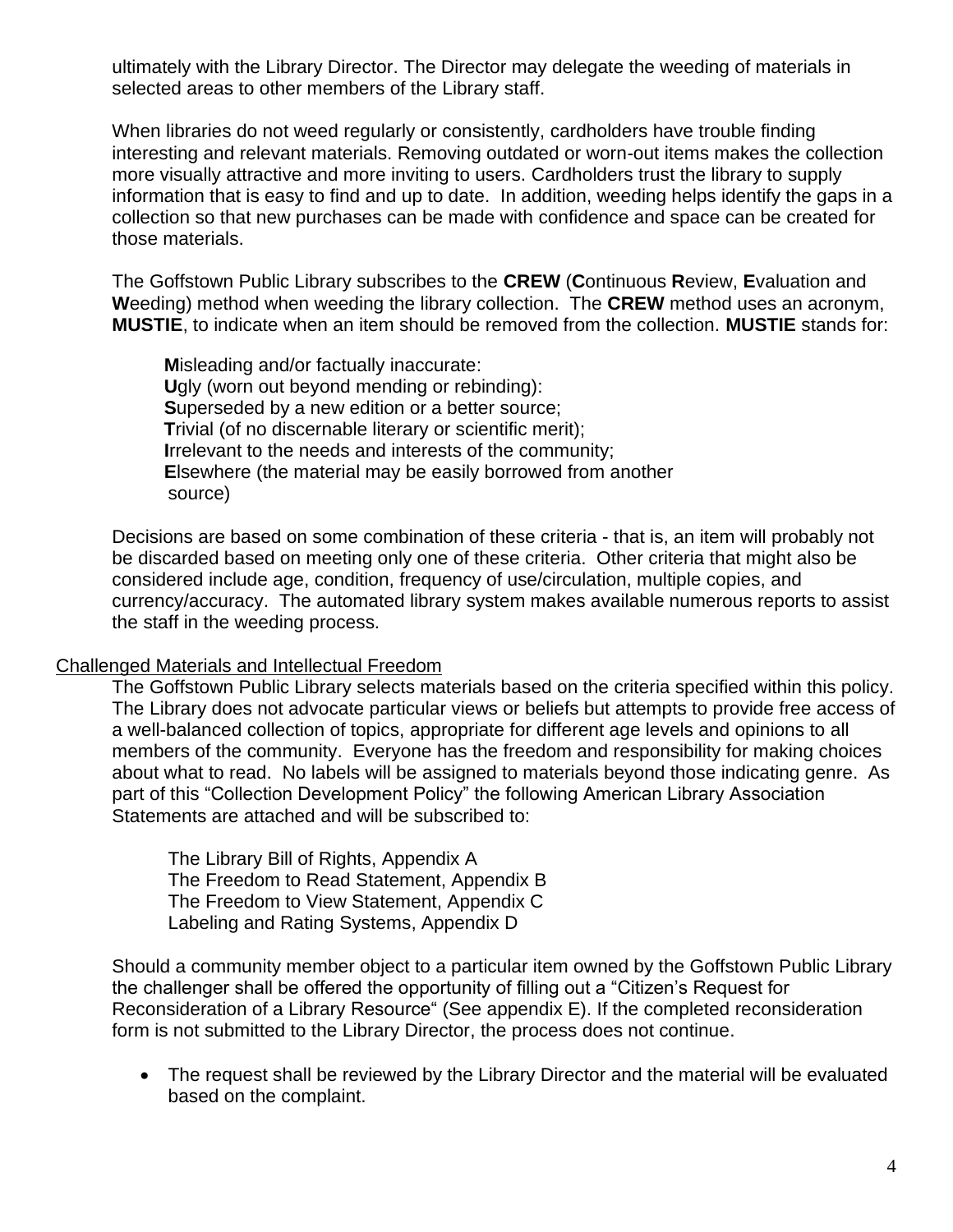- A committee made up of the Library Director, other professional staff, and one member of the Library Board of Trustees will read or view the item in question and provide a written review.
- Authoritative, published reviews will be gathered and summarized.
- The Library Director will issue a written decision to the challenger within one month of the complaint that may be appealed to the Library Board of Trustees.
- In the event of an appeal, the decision of the Library Board of Trustees is final.
- The Library Director will report the challenge to the ALA Office of Intellectual Freedom, the NH Library Association, and the NH State Library.

Approved by Library Board of Trustees 3/16/05 Revised and approved April 17, 2013; February 17, 2016; December 19, 2018; June 19, 2019; March 16, 2022

# **Appendix A**

# **Library Bill of Rights**

The American Library Association affirms that all libraries are forums for information and ideas, and that the following basic policies should guide their services.

I. Books and other library resources should be provided for the interest, information, and enlightenment of all people of the community the library serves. Materials should not be excluded because of the origin, background, or views of those contributing to their creation.

II. Libraries should provide materials and information presenting all points of view on current and historical issues. Materials should not be proscribed or removed because of partisan or doctrinal disapproval.

III. Libraries should challenge censorship in the fulfillment of their responsibility to provide information and enlightenment.

IV. Libraries should cooperate with all persons and groups concerned with resisting abridgment of free expression and free access to ideas.

V. A person's right to use a library should not be denied or abridged because of origin, age, background, or views.

VI. Libraries which make exhibit spaces and meeting rooms available to the public they serve should make such facilities available on an equitable basis, regardless of the beliefs or affiliations of individuals or groups requesting their use.

VII. All people, regardless of origin, age, background, or views, possess a right to privacy and confidentiality in their library use. Libraries should advocate for, educate about, and protect people's privacy, safeguarding all library use data, including personally identifiable information.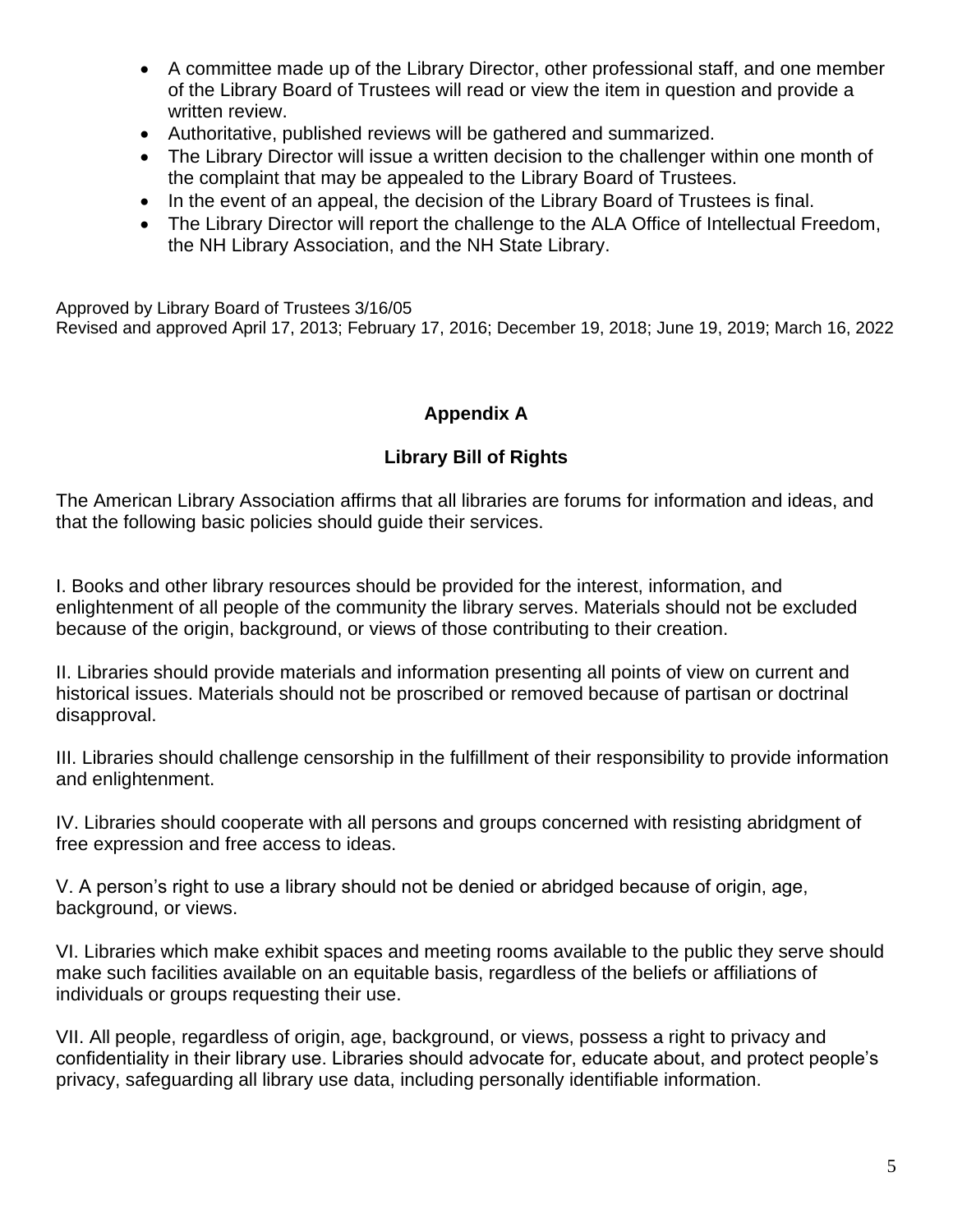Adopted June 19, 1939, by the ALA Council; amended October 14, 1944; June 18, 1948; February 2, 1961; June 27, 1967; January 23, 1980; January 29, 2019. Inclusion of "age" reaffirmed January 23, 1996.

# **Appendix B**

### **The Freedom to Read Statement**

The freedom to read is essential to our democracy. It is continuously under attack. Private groups and public authorities in various parts of the country are working to remove or limit access to reading materials, to censor content in schools, to label "controversial" views, to distribute lists of "objectionable" books or authors, and to purge libraries. These actions apparently rise from a view that our national tradition of free expression is no longer valid; that censorship and suppression are needed to counter threats to safety or national security, as well as to avoid the subversion of politics and the corruption of morals. We, as individuals devoted to reading and as librarians and publishers responsible for disseminating ideas, wish to assert the public interest in the preservation of the freedom to read.

Most attempts at suppression rest on a denial of the fundamental premise of democracy: that the ordinary individual, by exercising critical judgment, will select the good and reject the bad. We trust Americans to recognize propaganda and misinformation, and to make their own decisions about what they read and believe. We do not believe they are prepared to sacrifice their heritage of a free press in order to be "protected" against what others think may be bad for them. We believe they still favor free enterprise in ideas and expression.

These efforts at suppression are related to a larger pattern of pressures being brought against education, the press, art and images, films, broadcast media, and the Internet. The problem is not only one of actual censorship. The shadow of fear cast by these pressures leads, we suspect, to an even larger voluntary curtailment of expression by those who seek to avoid controversy or unwelcome scrutiny by government officials.

Such pressure toward conformity is perhaps natural to a time of accelerated change. And yet suppression is never more dangerous than in such a time of social tension. Freedom has given the United States the elasticity to endure strain. Freedom keeps open the path of novel and creative solutions, and enables change to come by choice. Every silencing of a heresy, every enforcement of an orthodoxy, diminishes the toughness and resilience of our society and leaves it the less able to deal with controversy and difference.

Now as always in our history, reading is among our greatest freedoms. The freedom to read and write is almost the only means for making generally available ideas or manners of expression that can initially command only a small audience. The written word is the natural medium for the new idea and the untried voice from which come the original contributions to social growth. It is essential to the extended discussion that serious thought requires, and to the accumulation of knowledge and ideas into organized collections.

We believe that free communication is essential to the preservation of a free society and a creative culture. We believe that these pressures toward conformity present the danger of limiting the range and variety of inquiry and expression on which our democracy and our culture depend. We believe that every American community must jealously guard the freedom to publish and to circulate, in order to preserve its own freedom to read. We believe that publishers and librarians have a profound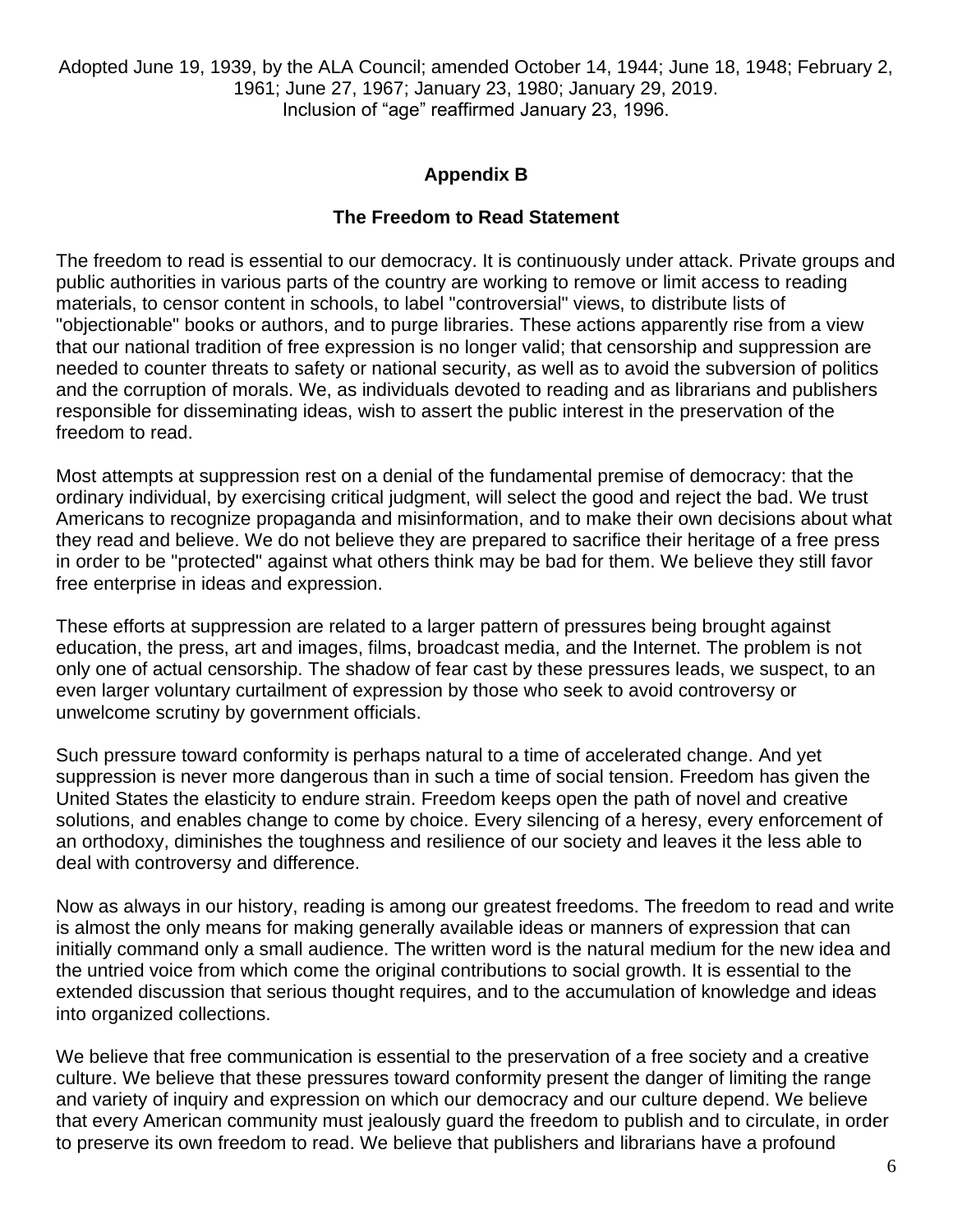responsibility to give validity to that freedom to read by making it possible for the readers to choose freely from a variety of offerings.

The freedom to read is guaranteed by the Constitution. Those with faith in free people will stand firm on these constitutional guarantees of essential rights and will exercise the responsibilities that accompany these rights.

We therefore affirm these propositions:

1. *It is in the public interest for publishers and librarians to make available the widest diversity of views and expressions, including those that are unorthodox, unpopular, or considered dangerous by the majority.*

Creative thought is by definition new, and what is new is different. The bearer of every new thought is a rebel until that idea is refined and tested. Totalitarian systems attempt to maintain themselves in power by the ruthless suppression of any concept that challenges the established orthodoxy. The power of a democratic system to adapt to change is vastly strengthened by the freedom of its citizens to choose widely from among conflicting opinions offered freely to them. To stifle every nonconformist idea at birth would mark the end of the democratic process. Furthermore, only through the constant activity of weighing and selecting can the democratic mind attain the strength demanded by times like these. We need to know not only what we believe but why we believe it.

2. *Publishers, librarians, and booksellers do not need to endorse every idea or presentation they make available. It would conflict with the public interest for them to establish their own political, moral, or aesthetic views as a standard for determining what should be published or circulated.*

Publishers and librarians serve the educational process by helping to make available knowledge and ideas required for the growth of the mind and the increase of learning. They do not foster education by imposing as mentors the patterns of their own thought. The people should have the freedom to read and consider a broader range of ideas than those that may be held by any single librarian or publisher or government or church. It is wrong that what one can read should be confined to what another thinks proper.

3. *It is contrary to the public interest for publishers or librarians to bar access to writings on the basis of the personal history or political affiliations of the author.*

No art or literature can flourish if it is to be measured by the political views or private lives of its creators. No society of free people can flourish that draws up lists of writers to whom it will not listen, whatever they may have to say.

4. *There is no place in our society for efforts to coerce the taste of others, to confine adults to the reading matter deemed suitable for adolescents, or to inhibit the efforts of writers to achieve artistic expression.*

To some, much of modern expression is shocking. But is not much of life itself shocking? We cut off literature at the source if we prevent writers from dealing with the stuff of life. Parents and teachers have a responsibility to prepare the young to meet the diversity of experiences in life to which they will be exposed, as they have a responsibility to help them learn to think critically for themselves. These are affirmative responsibilities, not to be discharged simply by preventing them from reading works for which they are not yet prepared. In these matters values differ, and values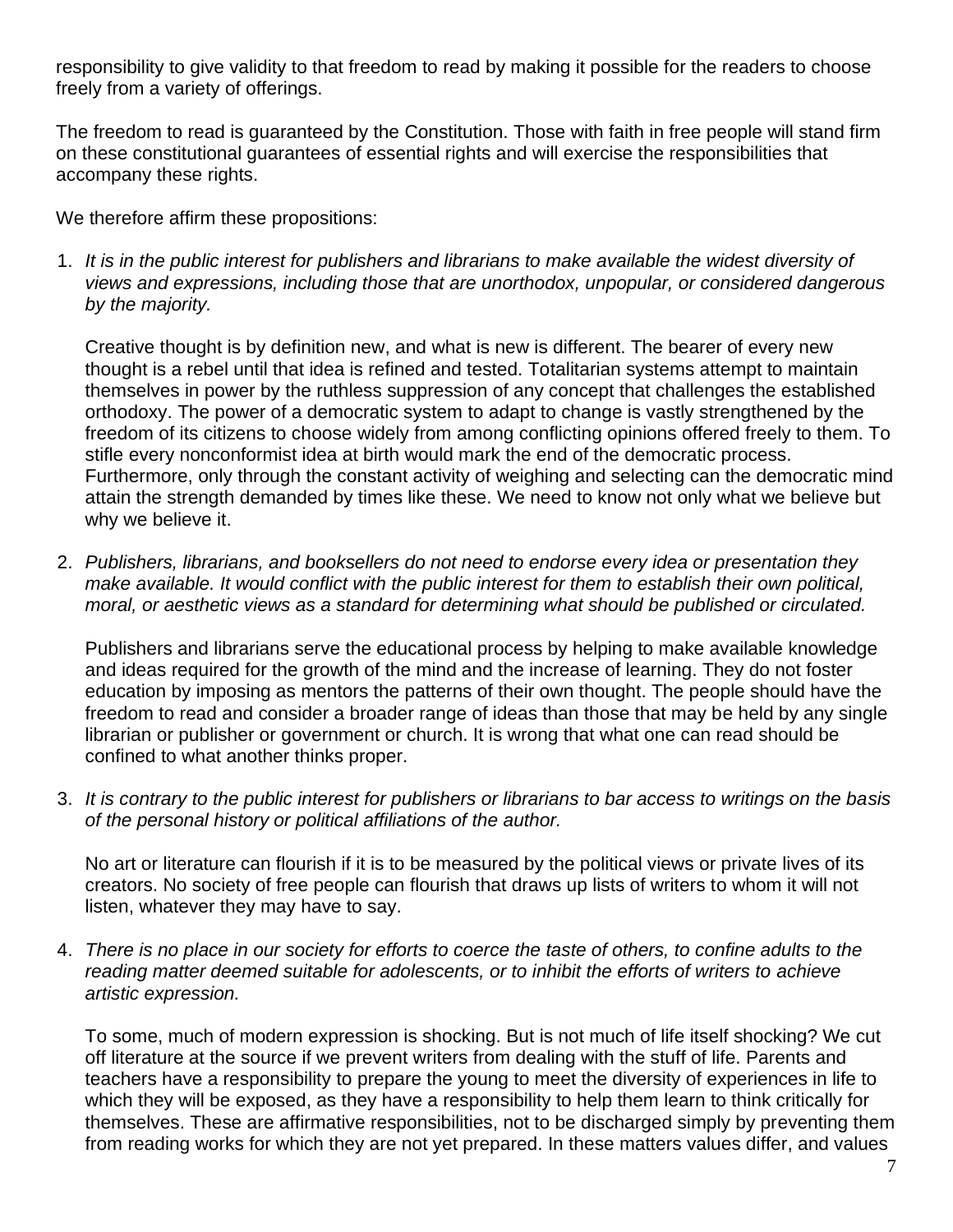cannot be legislated; nor can machinery be devised that will suit the demands of one group without limiting the freedom of others.

5. *It is not in the public interest to force a reader to accept the prejudgment of a label characterizing any expression or its author as subversive or dangerous.*

The ideal of labeling presupposes the existence of individuals or groups with wisdom to determine by authority what is good or bad for others. It presupposes that individuals must be directed in making up their minds about the ideas they examine. But Americans do not need others to do their thinking for them.

6. *It is the responsibility of publishers and librarians, as guardians of the people's freedom to read, to contest encroachments upon that freedom by individuals or groups seeking to impose their own standards or tastes upon the community at large; and by the government whenever it seeks to reduce or deny public access to public information.*

It is inevitable in the give and take of the democratic process that the political, the moral, or the aesthetic concepts of an individual or group will occasionally collide with those of another individual or group. In a free society individuals are free to determine for themselves what they wish to read, and each group is free to determine what it will recommend to its freely associated members. But no group has the right to take the law into its own hands, and to impose its own concept of politics or morality upon other members of a democratic society. Freedom is no freedom if it is accorded only to the accepted and the inoffensive. Further, democratic societies are more safe, free, and creative when the free flow of public information is not restricted by governmental prerogative or self-censorship.

7. *It is the responsibility of publishers and librarians to give full meaning to the freedom to read by providing books that enrich the quality and diversity of thought and expression. By the exercise of this affirmative responsibility, they can demonstrate that the answer to a "bad" book is a good one, the answer to a "bad" idea is a good one.*

The freedom to read is of little consequence when the reader cannot obtain matter fit for that reader's purpose. What is needed is not only the absence of restraint, but the positive provision of opportunity for the people to read the best that has been thought and said. Books are the major channel by which the intellectual inheritance is handed down, and the principal means of its testing and growth. The defense of the freedom to read requires of all publishers and librarians the utmost of their faculties and deserves of all Americans the fullest of their support.

We state these propositions neither lightly nor as easy generalizations. We here stake out a lofty claim for the value of the written word. We do so because we believe that it is possessed of enormous variety and usefulness, worthy of cherishing and keeping free. We realize that the application of these propositions may mean the dissemination of ideas and manners of expression that are repugnant to many persons. We do not state these propositions in the comfortable belief that what people read is unimportant. We believe rather that what people read is deeply important; that ideas can be dangerous; but that the suppression of ideas is fatal to a democratic society. Freedom itself is a dangerous way of life, but it is ours.

This statement was originally issued in May of 1953 by the Westchester Conference of the American Library Association and the American Book Publishers Council, which in 1970 consolidated with the American Educational Publishers Institute to become the Association of American Publishers.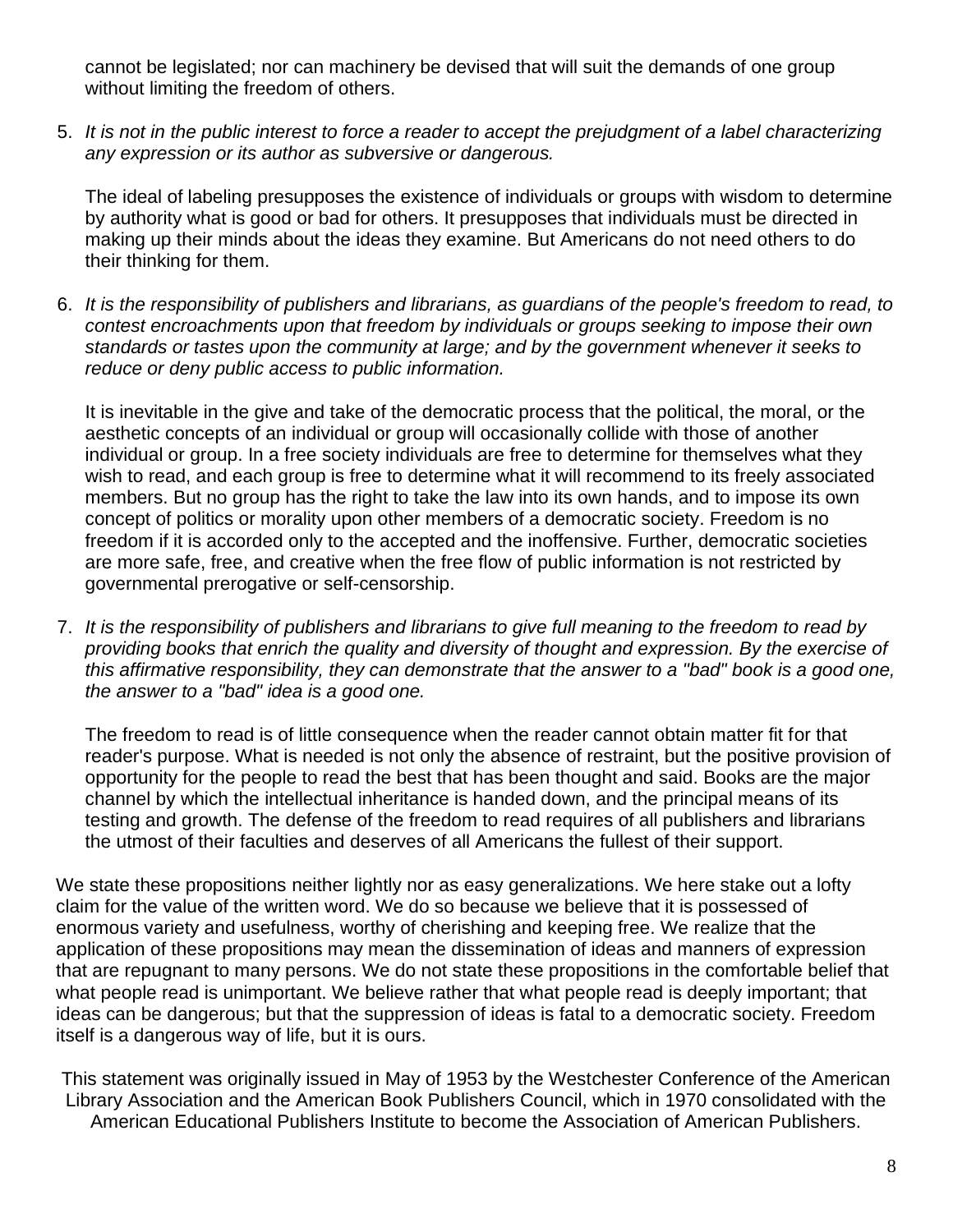# **Appendix C**

# **Freedom to View Statement**

The **FREEDOM TO VIEW**, along with the freedom to speak, to hear, and to read, is protected by the **[First Amendment to the Constitution of the United States](http://www.ala.org/ala/oif/firstamendment/firstamendment.htm)**. In a free society, there is no place for censorship of any medium of expression. Therefore these principles are affirmed:

- 1. To provide the broadest access to film, video, and other audiovisual materials because they are a means for the communication of ideas. Liberty of circulation is essential to insure the constitutional guarantees of freedom of expression.
- 2. To protect the confidentiality of all individuals and institutions using film, video, and other audiovisual materials.
- 3. To provide film, video, and other audiovisual materials which represent a diversity of views and expression. Selection of a work does not constitute or imply agreement with or approval of the content.
- 4. To provide a diversity of viewpoints without the constraint of labeling or prejudging film, video, or other audiovisual materials on the basis of the moral, religious, or political beliefs of the producer or filmmaker or on the basis of controversial content.
- 5. To contest vigorously, by all lawful means, every encroachment upon the public's freedom to view.

This statement was originally drafted by the Freedom to View Committee of the American Film and Video Association (formerly the Educational Film Library Association) and was adopted by the AFVA Board of Directors in February 1979. This statement was updated and approved by the AFVA Board of Directors in 1989.

Endorsed by the ALA Council January 10, 1990

# **Appendix D**

# **LABELING AND RATING SYSTEMS**

The American Library Association affirms the rights of individuals to form their own opinions about resources they choose to read, view, listen to, or otherwise access. Libraries do not advocate the ideas found in their collections or in resources accessible through the library. The presence of books and other resources in a library does not indicate endorsement of their contents by the library. Likewise, providing access to digital information does not indicate endorsement or approval of that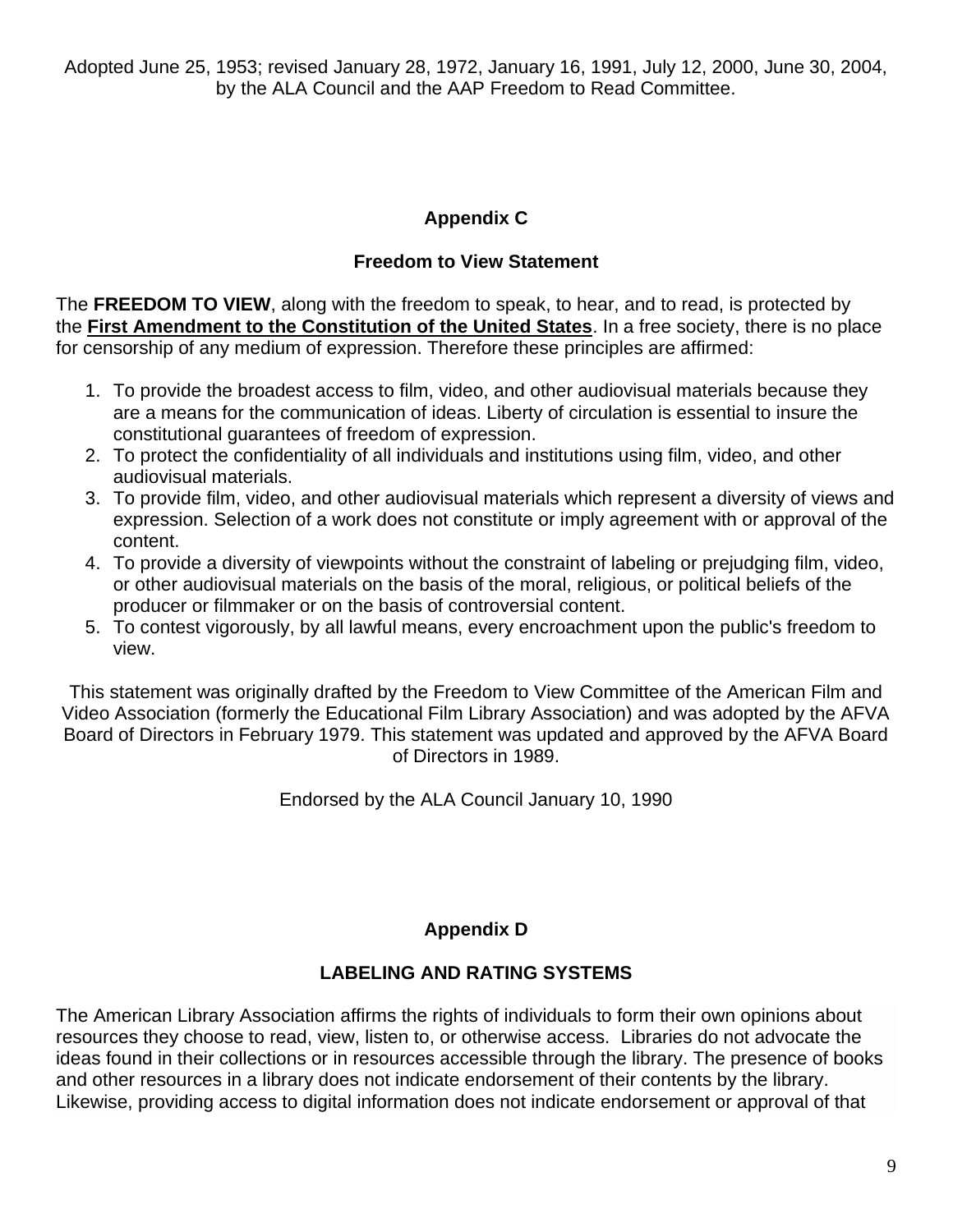information by the library. Labeling systems present distinct challenges to these intellectual freedom principles.

Labels may be a library-sanctioned means of organizing resources or providing guidance to users. They may be as simple as a colored dot or strip of tape indicating reference books or fiction or as elaborate as the Dewey Decimal or Library of Congress call number systems.

Labels as viewpoint-neutral directional aids are intended to facilitate access by making it easier for users to locate resources. Users may choose to consult or ignore the directional aids at their own discretion. Viewpoint-neutral directional labels are a convenience designed to save time. These are different in intent from attempts to prejudice, discourage, or encourage users to access particular library resources or to restrict access to library resources. Labeling as an attempt to prejudice attitudes is a censor's tool. The American Library Association opposes labeling as a means of predisposing people's attitudes toward library resources.

Prejudicial labels are designed to restrict access, based on a value judgment that the content, language, or themes of the resource, or the background or views of the creator(s) of the resource, render it inappropriate or offensive for all or certain groups of users. The prejudicial label is used to warn, discourage, or prohibit users or certain groups of users from accessing the resource. Such labels sometimes are used to place materials in restricted locations where access depends on staff intervention.

Directional aids can also have the effect of prejudicial labels when their implementation becomes proscriptive rather than descriptive. When directional aids are used to forbid access or to suggest moral or doctrinal endorsement, the effect is the same as prejudicial labeling. Even well-intentioned labels may have this effect.

Prejudicial labeling systems assume that the libraries have the institutional wisdom to determine what is appropriate or inappropriate for its users to access. They presuppose that individuals must be directed in making up their minds about the ideas they examine. The American Library Association opposes the use of prejudicial labeling systems and affirms the rights of individuals to form their own opinions about resources they choose to read, view, listen to, or otherwise access.

Adopted July 13, 1951, by the ALA Council; amended June 25, 1971; July 1, 1981; June 26, 1990; January 19, 2005; July 15, 2009; July 1, 2014; June 30, 2015.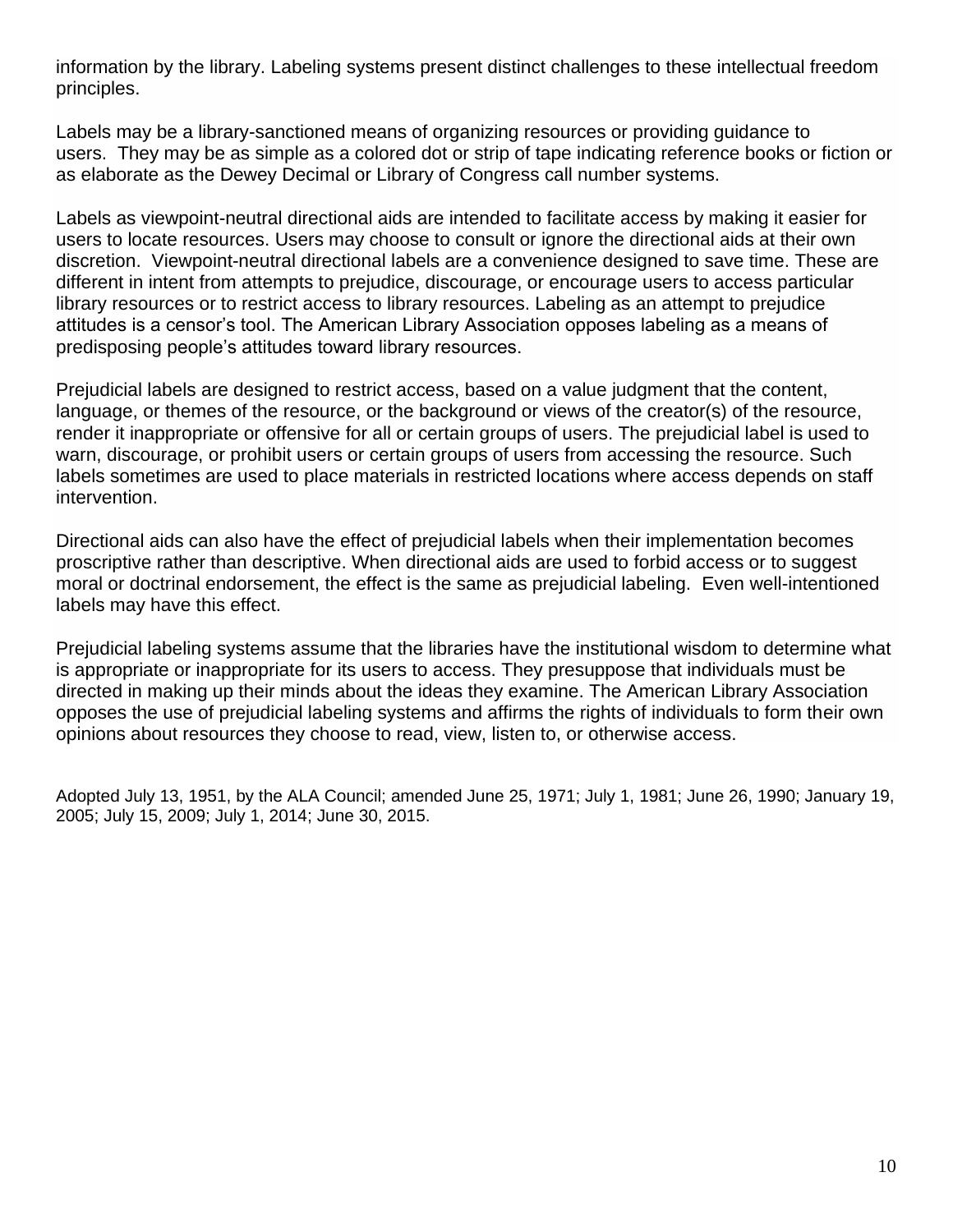#### **Appendix E Goffstown Public Library REQUEST FOR RECONSIDERATION OF A LIBRARY RESOURCE**

The Library Board of Trustees has delegated the responsibility for selection and evaluation of library resources to the Library Director and has established reconsideration procedures to address concerns about those resources. Completion of this form is the first step in those procedures. If you wish to request reconsideration of a library resource, please return the completed form to Dianne Hathaway, Library Director, Goffstown Public Library, 2 High Street, Goffstown, NH 03045.

| Do you represent yourself? _______ An Organization? ____________________________ |  |
|----------------------------------------------------------------------------------|--|
| 1. Resource on which you are commenting:                                         |  |
| ______ Book ______ Textbook ______ Video/ DVD _____ Display/ Exhibit             |  |
| ______ Magazine ______Library Program ______Audio Book/ Music CD                 |  |
| ______ Newspaper _______ eBook/ eMagazine _____Video Game                        |  |
| Electronic Information/ Network (please specify):                                |  |
|                                                                                  |  |
|                                                                                  |  |
|                                                                                  |  |
|                                                                                  |  |

- 2. What brought this resource to your attention?
- 3. Have you read the Library's criteria for selection, as stated in the GPL Collection Development Policy?
- 4. What concerns you about the resource? (use other side of sheet or additional pages if necessary) Please be specific and cite pages or sections.